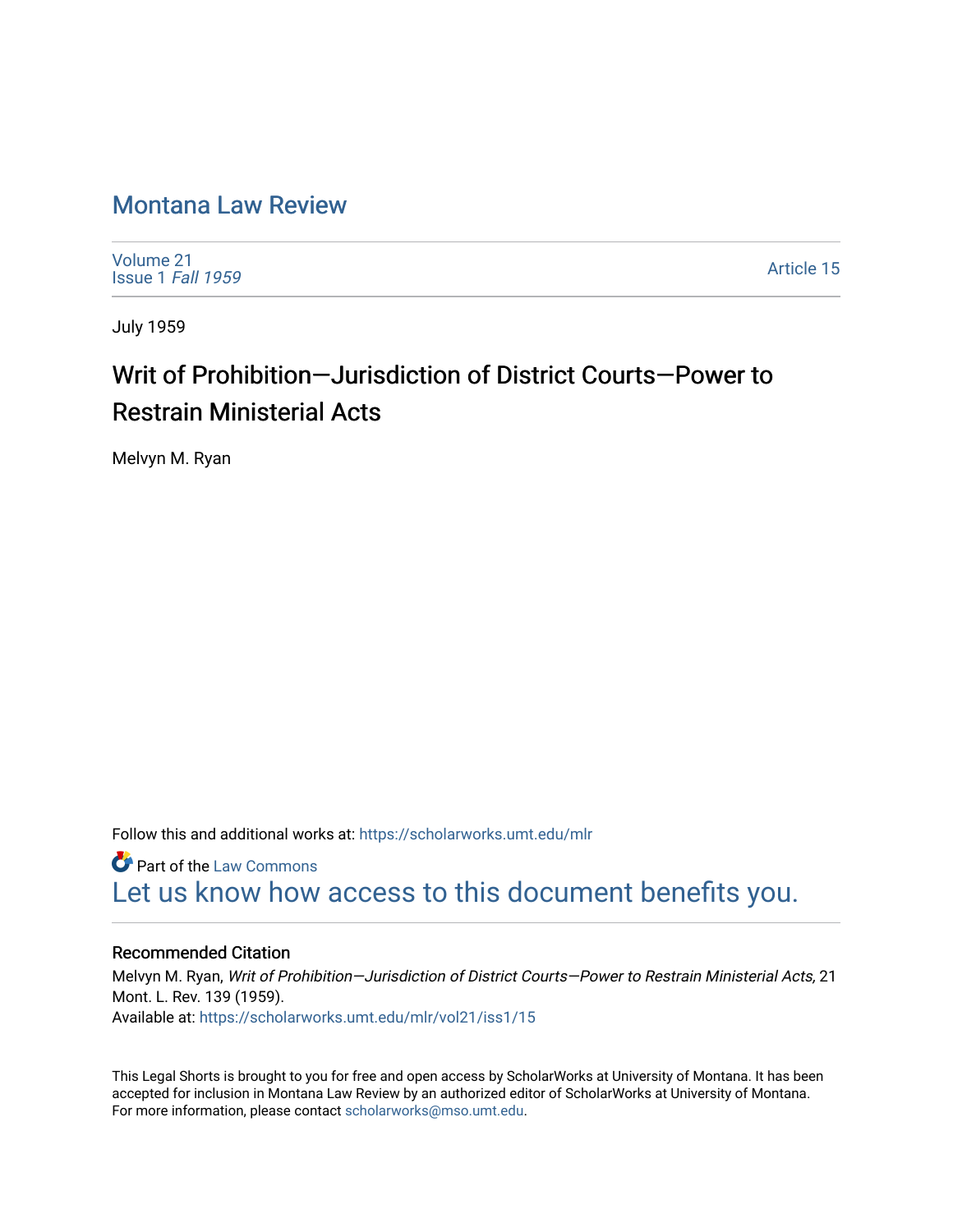It is hoped that when this case is noted in the future, it will be recognized that the court was anxious to reach what it considered a desirable result." Such recognition will avoid undue weight being placed on the rules of law and construction adhered to in this decision.

DOUGLAS C. ALLEN

WRIT OF PROHIBITION-JURISDICTION OF DISTRICT COURTS-POWER TO RESTRAIN MINISTERIAL ACTs-The Montana Livestock Sanitary Board issued an order declaring Rosebud County a "disease control area" and ordered the respondent to present his cattle for brucellosis testing. Respondent obtained an alternative writ of prohibition from the district court. The Board moved to quash the writ on the ground that prohibition was not the proper remedy to test its orders which were ministerial in nature and were within its statutory jurisdiction. The motion was denied and, after hearing,, a peremptory writ issued. On appeal to the Montana Supreme Court, *held,* judgment reversed and motion to quash granted. The statute permitting a district court to issue the writ of prohibition is unconstitutional insofar as it applies to ministerial acts. *State v. Montana Livestock Sanitary Board,* 339 P.2d 487 (Mont. 1959).

The first Montana statute defining prohibition was enacted in 1877 but did not mention ministerial acts.' The Montana constitution was adopted in 1889. Subsequently the statute was amended to its present form. It provides:<sup>2</sup>

The writ of prohibition is the counterpart of the writ of mandate. It arrests the proceedings of any tribunal, corporation, board, or person, whether exercising functions judicial or ministerial, when such proceedings are without or in excess of the jurisdiction of such tribunal, corporation, board, or person.

That the Supreme Court of Montana is powerless to issue the writ of prohibition to restrain ministerial acts has been settled. In *State ex* rel. *Scharnikow v. Hogan*<sup>8</sup> the petitioner sought a writ of prohibition to restrain the Secretary of State from certifying a Democratic nominee for district judge. The court held that it did not have the power, notwithstanding the statute, to restrain ministerial functions. Rather the court felt bound by the constitution to the scope of the writ as it existed at common-law. For authority the court relied upon two California decisions, *Maurer v. Mitchell'*

**"'As** before suggested **it** is questionable whether **the** court **actually did reach a de**sireable result; for **if** the word "herein" In the will **is** a word of limitation **the** court has defeated the trustor's intention **by this** decision. 'Laws of the Territory of Montana, **1877,** § **561,** at 184. 2REVISED **CODES OF MONTANA,** 1947, § **93-9201. 24** Mont. **379, 62 Pac. 493** (1900). **'53** Cal. **289 (1878).**

Published by ScholarWorks at University of Montana, 1959

1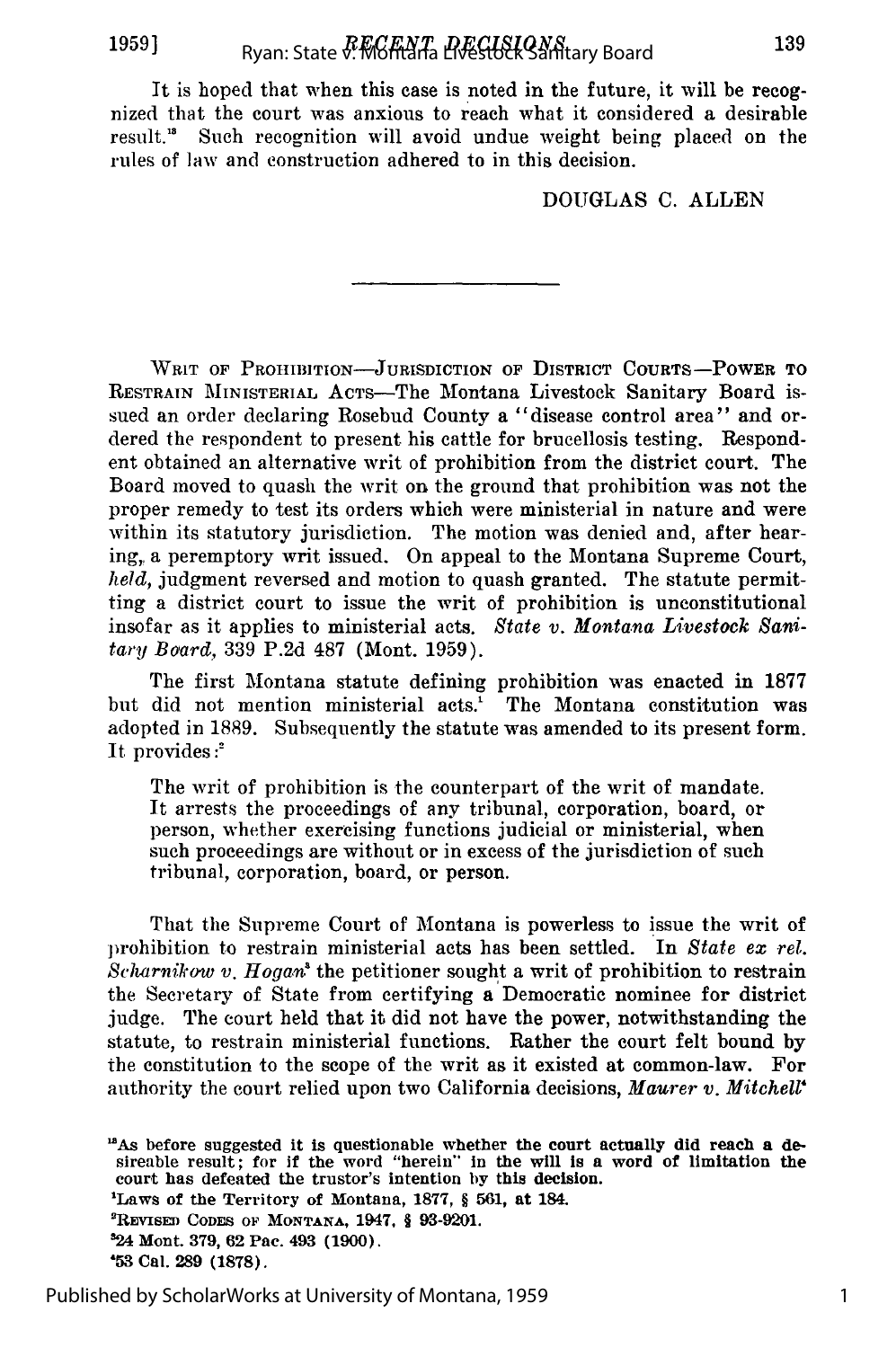and *Camron v. Kenfield*.<sup>8</sup> In reference to a California statute identical to ours the court in the Maurer case stated:'

We are all of opinion that the writ mentioned in the constitution is the writ of prohibition as known to the common-law. Nor does the language of section 1102 of the Code of Civil Procedure require of us to hold that the office of the writ has been extended, or that it should now issue in cases in which it could not have been resorted to prior to the statute.

It was expressly declared in the *Hogan* case, however, that nothing in the court's opinion is to be understood as denying to district courts the jurisdiction conferred by the statute. A similar reservation appeared'in the *Coamran* case.'

The question before the court in the instant case was whether *district courts* may be granted jurisdiction to restrain ministerial functions by prohibition. Again, the court adopted the reasoning of an early California. decision, *Farmers' Co-operative Union v. Thresher*,<sup>8</sup> which said:<sup>9</sup>

This case is within the principle decided in *Camron v. Kenfield,* 57 Cal. **550,** in which it was held that the Legislature could not enlarge or extend the office of the writ of prohibition so as to include ministerial functions. We perceive no distinction, in this regard, in the provisions of the Constitution relating to the Supreme Court and the Superior Courts.

This reasoning might well be correct if the conclusion of the court in the instant case is correct where with reference to the powers of the two court systems it states "the jurisdiction of each of them is likewise provided **by** constitutional grant.'<sup>110</sup> It seems, however, that there may be basis for saying that the Montana constitution treats the supreme court and the district courts differently. The power of the supreme court to issue extraordinary writs such as prohibition is set forth specifically as an exception to the provision that the supreme court shall have appellate jurisdiction only, and no such qualification appears in the constitution respecting the like power granted to the district courts.'

"57 Cal. **550** (1881). *OSupra* note 4 at 291-292. *'Supra* note 5 at 554. **'62** Cal. 407 (1882). *Od.* at 410.

'Instant case at 491. While the state constitutions are' instruments of limitation, rather than grant, with reference to the power of the legislature, it is unclear whether the same is true of the judiciary. See Forsell, *What is the Nature of the Montana Constitution?,* **15** *MONT.* **L.** REv. **93, 100** (1954), where the author suggests that the nature of the grants of power to the different Montana court **sys**tems should be separately analyzed.

'The supreme court provisions are phrased as of grant. Art. VIII, *§ 2,* provides: "The supreme court, except as otherwise provided in this constiution, shall hhve appellate jurisdiction only **.. "** Art. VIII, § 3, continues: "Said court shall have power in its discretion to issue and to hear and determine writs of ... prohibition ... and such other original and remedial writs as may be necessary or proper to the complete exercise of its appellate jurisdiction." Compare this with the district courts provision, art. VIII, § 11, seemingly recognizing Said courts and the judges thereof shall have power also to issue, hear and determine writs of . . . prohibition . . . and other original and remedial writs. . . ." The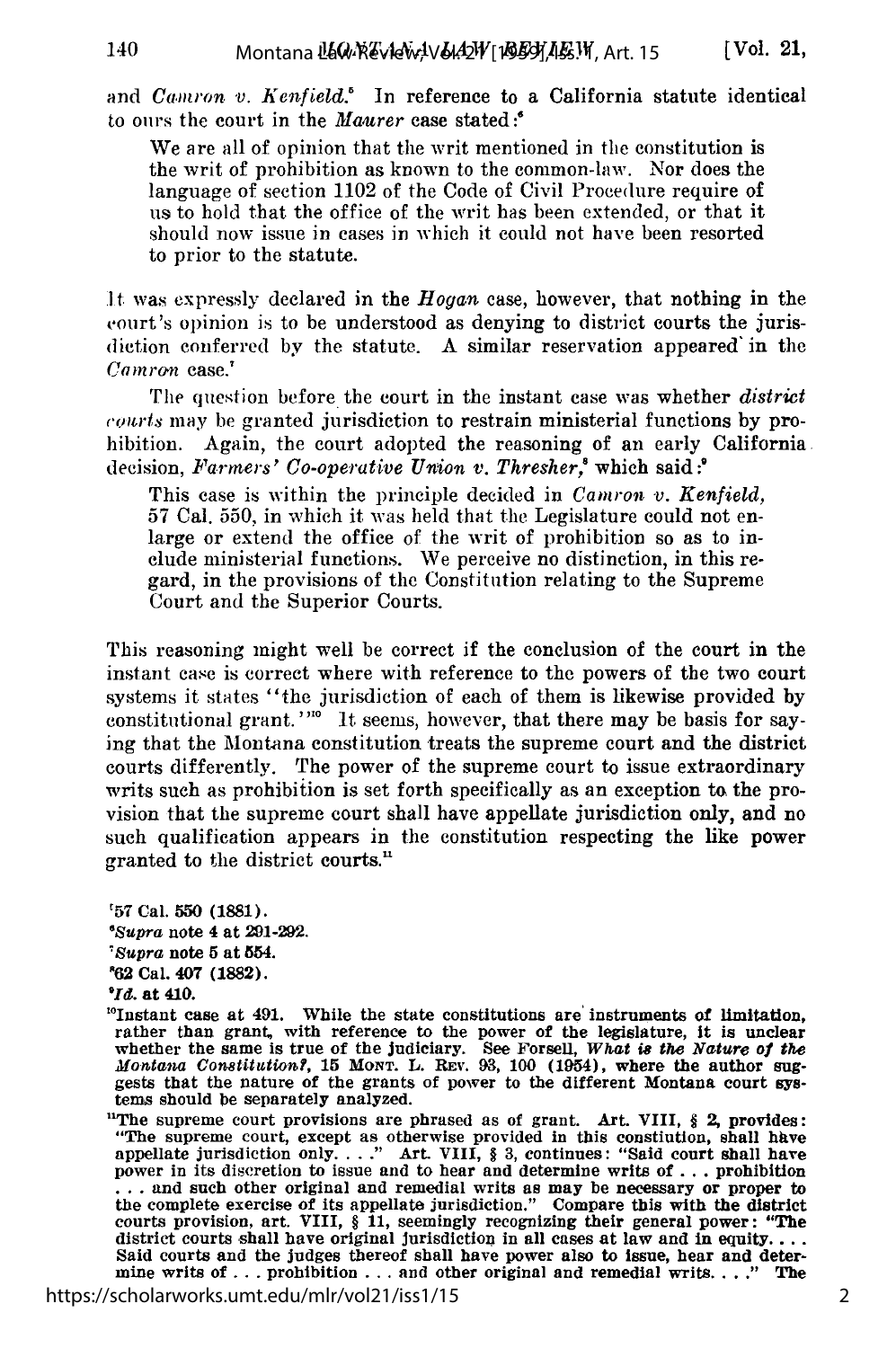**1959]**

At any rate the Montana court, relying on an 1882 California case, has failed to point out the more recent trend in that state liberalizing the use of extraordinary writs **:1'**

In *Stoehr v. Superior Court,* [cite], mortgaged chattels were attached, and the mortgagee, pursuant to statute, demanded that the attaching creditor pay the mortgage or release the property. The attaching creditor failed to do so, but the lower court made an erroneous order directing the sheriff *not* to release it and the sheriff accordingly refused to release. Thus the petitioner was confronted with a completed judicial act which he claimed was in excess of jurisdiction. Mandamus would hardly lie against the sheriff who was acting pursuant to a court order as yet unattacked; mandamus would not lie against the trial court to compel the release because it was not holding the property (the sheriff was) **;** and, certiorari would not lie to annul the courts order because it was reviewable on appeal. Somehow the property wrongfully held had to be released, and relief in the nature of mandamus-to compel the sheriff, a ministerial officer, to release it, had to be given. Accordingly *prohibition* issued to "restrain respondent [superior court] from *refusing to release"* the property; i.e., the objective of mandamus to the ministerial officer was obtained by prohibition against the court, with the effect of certiorari (annulment of the invalid order).

This unique type of relief was aptly termed "mandamatory prohibition" by the California commentator. By similar holdings, "certiorarified prohibition,"<sup>13</sup> "certiorarified mandamus,"<sup>14</sup> "prohibitory mandamus,"<sup>15</sup> and others apparently have been created." (Perhaps the petitioner in the instant case should have sought *mandamus* to *compel* the board *nat* to perform its ministerial duty!)

Any attempt to reconcile the present California position with the *Maurer,* Camron, and *Farmers'* holdings proves difficult, to say the least. If the constitution limits the character and function of the extraordinary writs so as to preclude their enlargment by statute, surely the courts cannot justify the technique of escaping the limitations of one writ by enlarging the scope or function of another. Why, then, are the California courts permitting such obviously artificial practices? The question has been answered thus :"

difference in language seems significant. If the constitution intended to recognize the judicial power in the courts of general jurisdiction and simply describes or limits its exercise, there might be justification for per the district courts only such authority as is specially set out, the legislature could not extend that authority. A definitive treatment of this complicated and intriguing constitutional question is beyond the scope of thi

<sup>&</sup>lt;sup>12</sup>3 WITKIN, CALIFORNIA PROCEDURE 2573 (1954).

<sup>&#</sup>x27;aSee Beard v. Superior Court, **39** Cal. **App. 2d** 284, 102 **P.2d 1087** (1940).

<sup>&</sup>quot;See Andrews v. Superior Court, **29** Cal. **2d 208,** 174 **P.2d 313** (1946).

<sup>&</sup>lt;sup>15</sup>See Simmons v. Superior Court, 96 Cal. **App. 2d 119, 214 P.2d 844 (1950).** 12See generally 3 WITKIN, CALIFORNIA PROCEDURE 2571 **(1954)**, for a discussion of

these various mutations and cases where they have occurred.

**<sup>&#</sup>x27;729 CAT.** S.B.J. 467, 469 (1954).

Published by ScholarWorks at University of Montana, 1959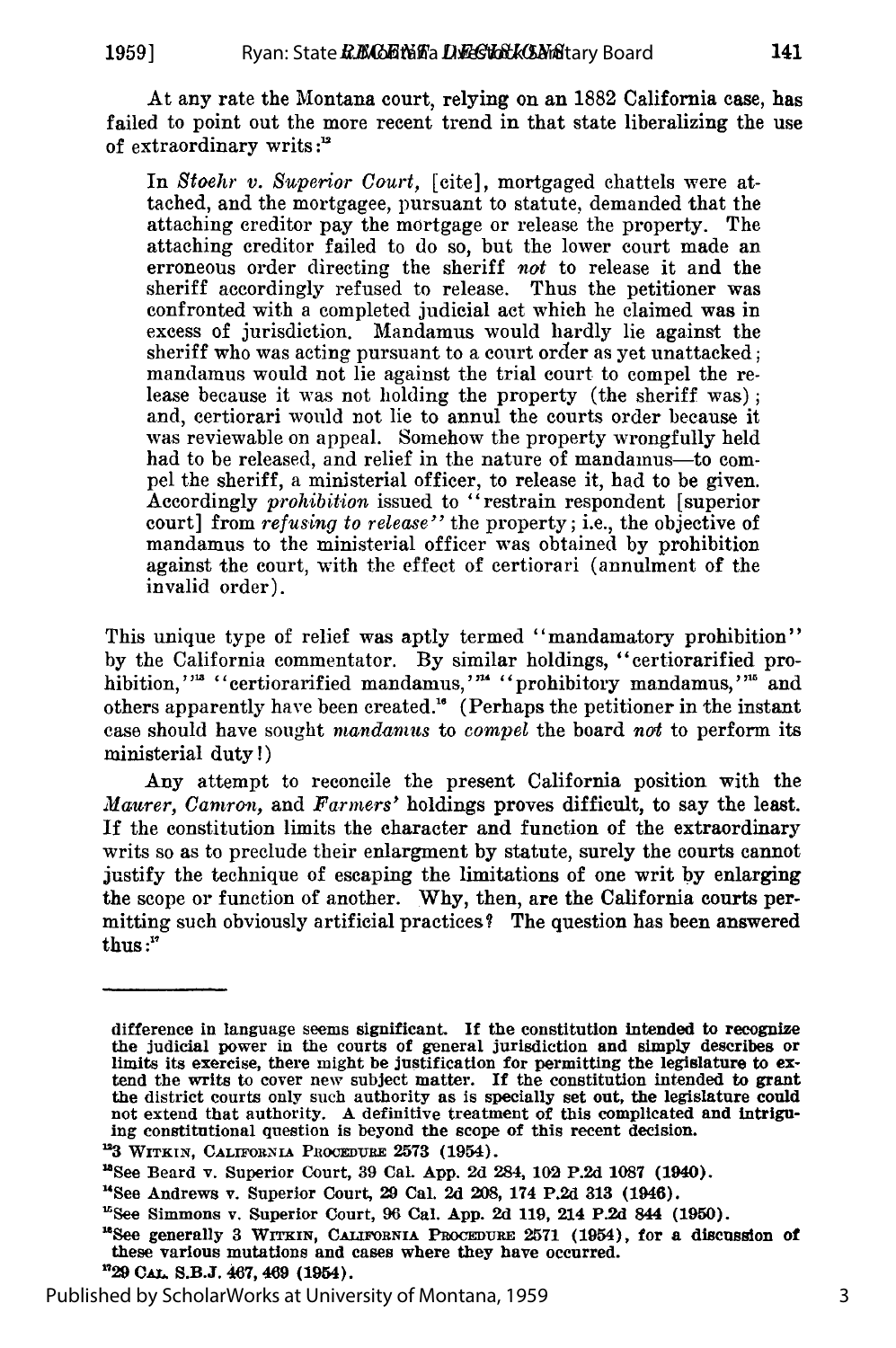142

They are not doing it for fun, nor for judicial perversity; nor are they deluded by professional incompetents representing petitioners. They have a very good reason: the archiac system of appellate review is bursting at the seams; the irresistible demand for a review denied by normal procedure has been met by this ingenious expansion of these historical forms, in the best traditions of the clerks of chancery.

This reference to the "archiac system of appellate review" is certainly justified. The present multitude of administrative boards, bureaus, and agencies had no counterpart in the government of the mid-1800's when the California and Montana constitutions were framed. Nevertheless, there has not been a serious attempt to overhaul the system of review since that time.

The Washington constitutional provisions regarding the jurisdiction of the supreme and superior courts are substantially the same as corresponding sections of the Montana and California constitutions. The Washington decisions in this area, however, are distinctly dissimilar.

In the instant case the Montana Supreme Court relies on the Washington case of *State ex ret. White v. Board of State Land Commissioners'* but it is not in point because it held only that the Washington Supreme Court could not issue the writ against a ministerial act. *Windsor v. Bridges,"* decided the same year, expressly disapproved the rationale of the *Farmers'* case as applied to the Washington superior courts. Although the *Windsor* case denied the supreme court power to issue the ministerial writ, with respect to the superior courts it quoted with approval the following:<sup>20</sup>

**"** [T]he legislature, in pursuance of its authority given by the organic act to legislate upon all 'rightful subjects of legislation' has seen fit, and has the undoubted right, as occasions arise, to create new offenses, new subjects for judicial investigation and new ways and means to enforce the authority of the courts and officers and we can see no reason to conclude that the giving of additional power to the writ of prohibition was not a 'rightful subject of legislation.' " People v. House, 4 Utah 369, 10 Pac. 838 [1886].

In Washington today there are two recognized writs of prohibition: the constitutional or common-law writ issued by the supreme court, and the statutory writ issued only by the superior courts, which includes ministerial acts. The statutory writ has been quite useful in testing the validity of legislation and the legality of governmental action, since the only requirements for its issuance are inadequacy of appeal and contemplated action in excess of jurisdiction.<sup>21</sup>

By reason of the *Windsor* case, the Washington legislature is permitted to revise the extraordinary writs issued by the superior courts to keep pace with the changing requirements of judicial review. California, on the other

**<sup>&</sup>quot;823** Wash. **700, 63** Pac. **532 (1901).**

**<sup>&#</sup>x27; 24 Wash. 540, 64 Pac. 780 (1901).**

*<sup>&</sup>quot;Id.,* **64 Pac. at 783. Dictum approved in People v. Hinkle, 130 Wash. 419, 227 Pac. 861, 864 (1924).**

<sup>&</sup>quot;Larson, *Administrative Determinations and the Emitraordinary Writs in the State of 'Washington,* **20 WASH. L. REv. 81, 89 (1945).**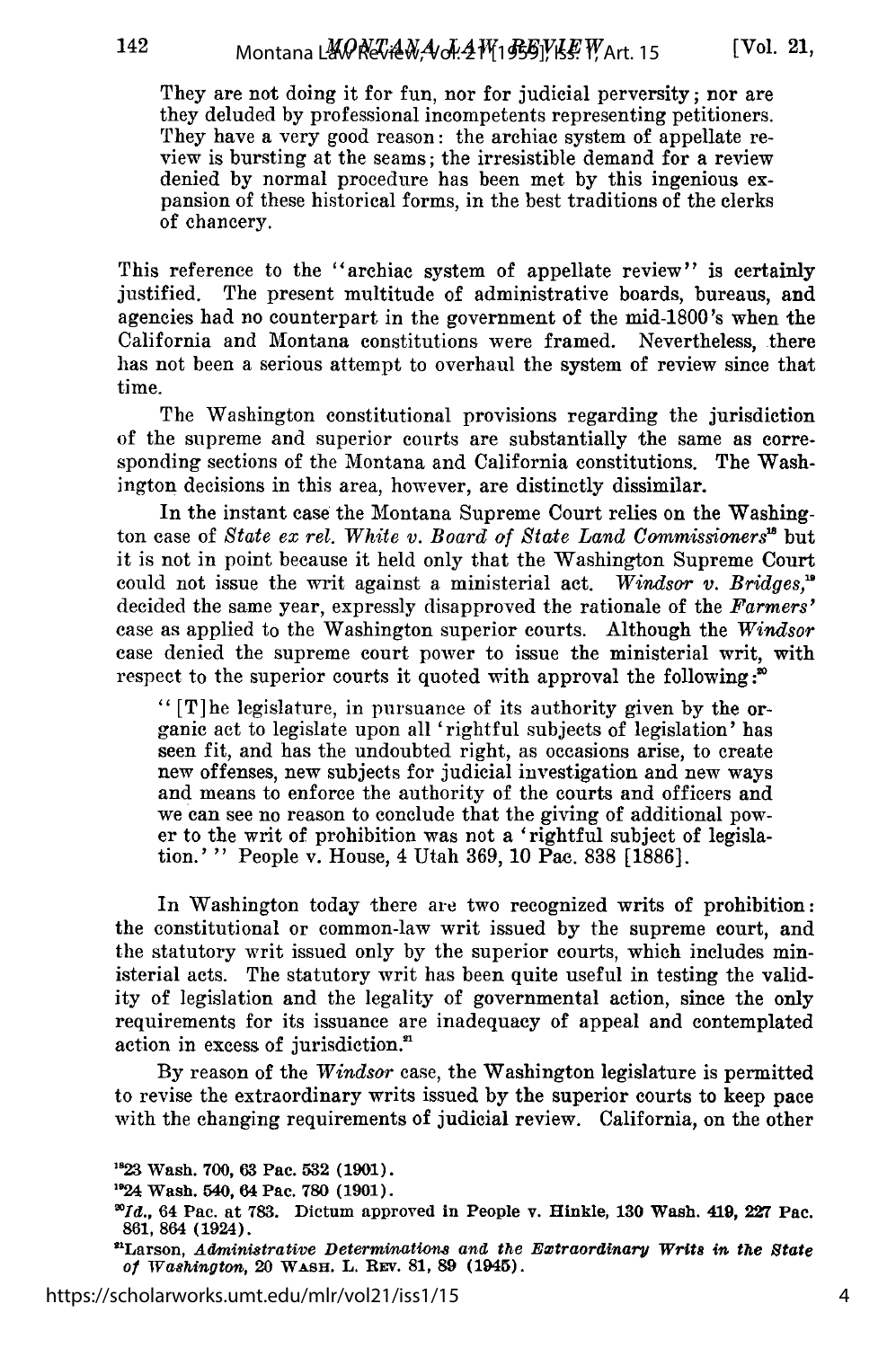hand, has said that, barring constitutional amendment, the writs are limited in scope to the common-law writs existing when the constitution was adopted. In actual practice, however, the courts there have devised ingenious mutations of the writs to grant the relief needed. This approach is certain to result in great confusion if it has not already done so.

The Montana court in adhering to the California approach apparently has closed the door on the possibility of modifying the writs by legislative action. It is reasonable to assume that the problem of adequate appellate review of actions of administrative tribunals will become more acute as this state continues to increase in population and begins to realize its economic and industrial potential. No doubt the best solution to the problem would be appropriate constitutional amendment, if required, coupled with a revision of the entire system of review, or adoption of some such statute as the Model Administrative Procedure Act.<sup>22</sup> But if such measures are not forthcoming it is entirely possible that Montana will follow the California lead further, as it has often done in the past. Indeed, it is not at all unlikely that one day we, in Montana, might be seeking a writ of "mandamatory prohibition" or "certiorarified mandamus."

#### MELVYN M. RYAN